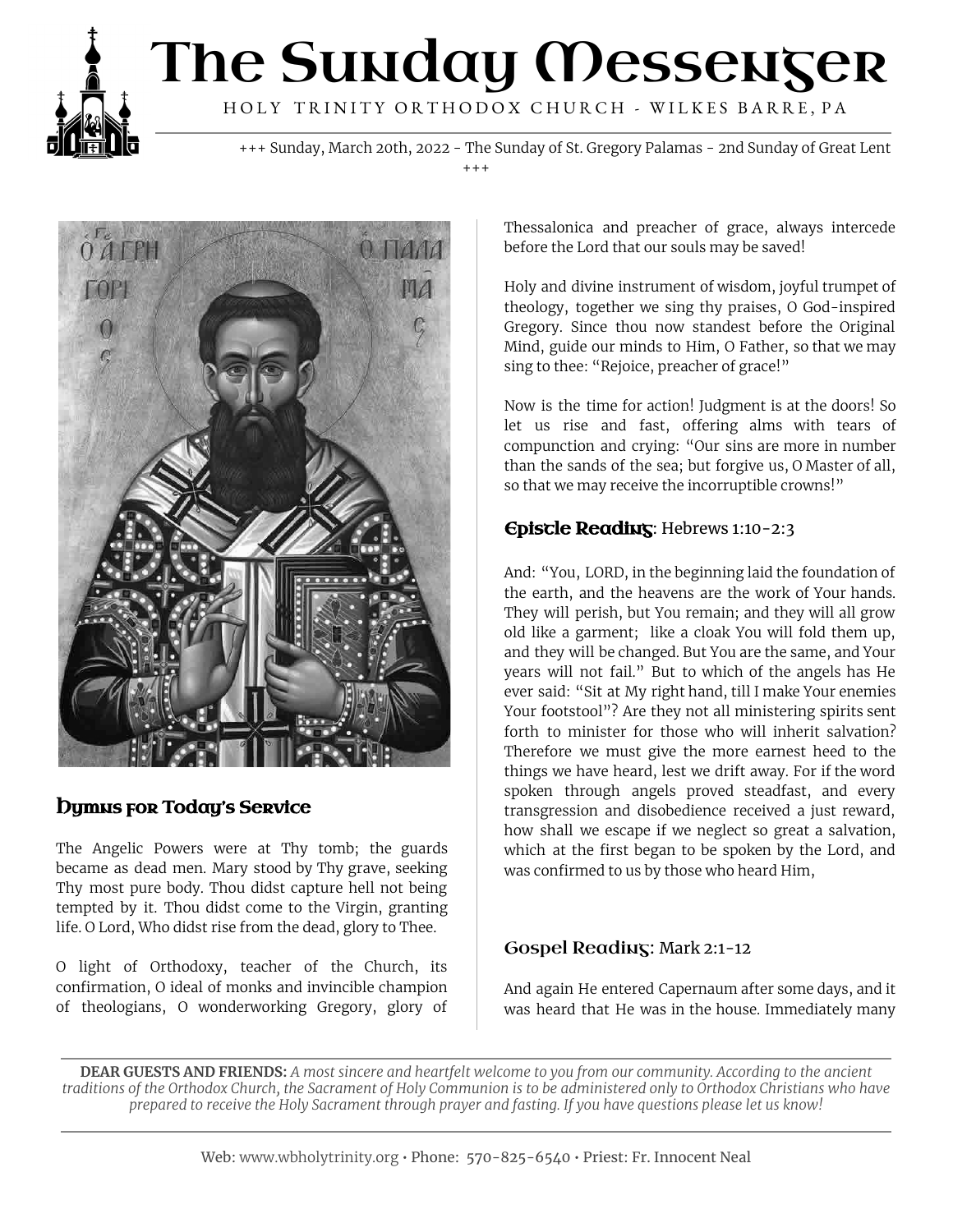gathered together, so that there was no longer room to receive them, not even near the door. And He preached the word to them. Then they came to Him, bringing a paralytic who was carried by four men. And when they could not come near Him because of the crowd, they uncovered the roof where He was. So when they had broken through, they let down the bed on which the paralytic was lying. When Jesus saw their faith, He said to the paralytic, "Son, your sins are forgiven you." And some of the scribes were sitting there and reasoning in their hearts, "Why does this Man speak blasphemies like this? Who can forgive sins but God alone?" But immediately, when Jesus perceived in His spirit that they reasoned thus within themselves, He said to them, "Why do you reason about these things in your hearts? Which is easier, to say to the paralytic, 'Your sins are forgiven you,' or to say, 'Arise, take up your bed and walk'? But that you may know that the Son of Man has power on earth to forgive sins" – He said to the paralytic, "I say to you, arise, take up your bed, and go to your house." Immediately he arose, took up the bed, and went out in the presence of them all, so that all were amazed and glorified God, saying, "We never saw anything like this!"



# This Weeks Schedule

**Doly Trinity Orthodox Church** +++

#### **+ THIS WEEKEND - SUNDAY OF GREGORY PALAMAS**

**SAT, March 19th:** Great Vespers @ 5 PM, Parastas, Confessions, Movie & Popcorn - *"Overcomer"* **SUN, March 20th:** Hours @ 8:40 AM, Divine Liturgy @ 9 AM, Coffee Hour, Church School, Adult Ed - 55 Maxims of Fr. Hopko @ 10:45 AM, Parish Council

@ 11:30 AM

Parastas - Sat, March 19th after Vespers In Memory of Lynn Bankos, Robert Benczkowski, Dennis Cardoni

Offered by Mary Krill, Elaine Benczkowski, Anna Cardoni In Memory of Stephen Havrilak, Frank & Anna Broda Offered by Marilyn Havrilak

#### **+ THIS WEEK SCHEDULE FOR 3RD WEEK OF LENT**

*March 20th - 26th* **WED @ 11 AM:** Private Prayer 11:00 AM-1:30 PM

**WED @ 6 PM:** Presanctified Liturgy / Lenten Potluck **FRI @ 6 PM:** Vesperal Divine Liturgy- ANNUNCIATION **SAT @ 9 AM:** Divine Liturgy of St. John Chrysostom **SAT @ 3 PM:** Orthodoxy 101

**+ NEXT WEEKEND - SUNDAY OF THE CROSS**

- **SAT, March 26th:** Great Vespers @ 5 PM, Parastas, Confessions, Movie & Popcorn
- **SUN, March 27th:** Hours @ 8:40 AM, Divine Liturgy @ 9 AM, Coffee Hour, Church School, Adult Ed - 55 Maxims of Fr. Hopko @ 10:45 AM

## **ANNOUNCEMENTS** & Upcoming Parish Events +++

**SATURDAYS: ORTHODOXY 101:** Every Saturday **@ 3:30 PM** we will learn and discuss Orthodox fundamentals for those who are new to the faith, interested in the faith, or would like to renew their understanding of the faith. Join us weekly!

**SATURDAYS: LENTEN MOVIE NIGHT:** Beginning March 19th, Saturday evenings following Great Vespers in the basement of the church Sherry Huntzinger will be hosting a Christian movie night. Popcorn will be provided. This week showing *"Overcomer"*.

**SUNDAYS: LENTEN ADULT EDUCATION:** This great Lent we will return to the study to focus on practical ways to live a Christian life during Great Lent. Our study is titled "*How to live a Christian Life - 55 Maxims of Fr. Thomas Hopko".* The class will be held Sundays throughout Great Lent following Divine Liturgy. Presented by SubDeacon Greg Polk.

**THIS MONDAY: MAN OF GOD SHOWING AT CINEMARK MOOSIC MARCH 21ST @ 7 PM:** "*Exiled unjustly, convicted without trial, slandered without cause. Man of God depicts the trials and tribulations of Saint Nektarios of Aegina, as he bears the unjust hatred of his enemies while preaching the Word of God."* Join us for this excellent film about one of our own saints. Tickets can be purchased in advance online or at the door.

**WEDNESDAYS: PRESANCTIFIED LITURGY w/ LENTEN POTLUCK:** Beginning Wed, March 16th, we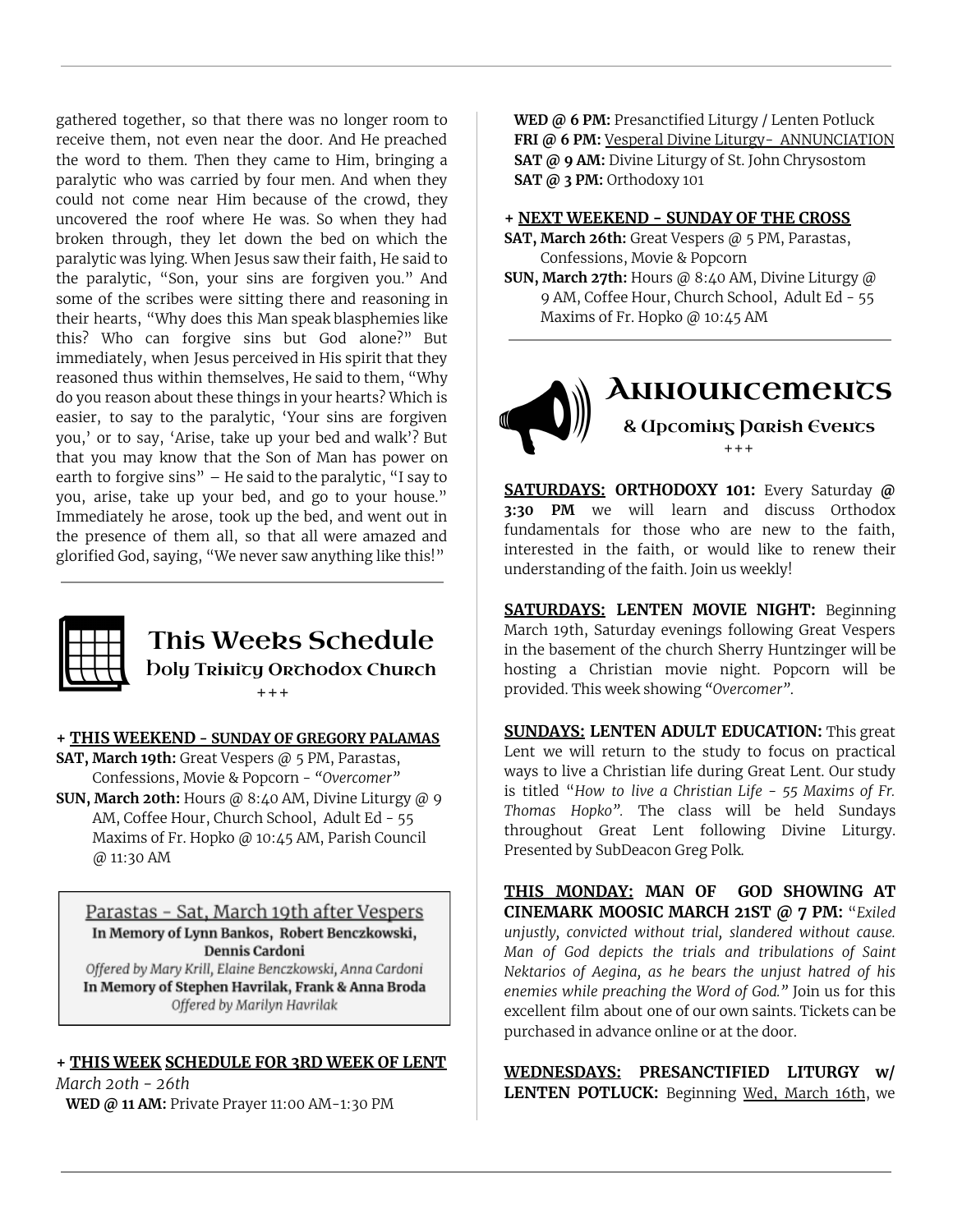will have Presanctified Liturgy followed by a Lenten Potluck (No meat or dairy). Until the Pandemic this Lenten meal was a longstanding Tradition of Holy Trinity. We are excited to bring it back this year. Please make this Liturgy and Community Meal a part of your Lenten Journey. Presanctified begins at 6 PM. **Please sign up and see ideas for what you can bring in Vestibule/Narthex.**

**SIGNUP DEADLINE MARCH 25th: YES! LEADERSHIP OPPORTUNITY FOR YOUTH IN OUR COMMUNITY:** Holy Trinity is hosting a community service experience for our Wilkes-Barre area youth with **YES**, an Orthodox ministry focused on developing high school and college age Orthodox leaders. The event will be held all day Saturday, April 2nd - Meet for Liturgy at 9am. Wrap up at 6pm. Breakfast and lunch will be served. Learn more at yesnorthamerica.org or contact Catie DeCarlo - YES Trip Leader at [cgolitzin2015@gmail.com](mailto:cgolitzin2015@gmail.com)



Donations towards adorning the church this Lenten season and Pascha are being collected so that our parish will be beautifully adorned for all of the feasts. General donations for flowers during lent are being accepted and will be used for the Feast of the Cross (flowers will adorn the cross) and Palm Sunday (Palms & Pussy Willows). Donations may be given to Deborah Mills. Please write "Flowers for Lent" in the memo.

We will also continue our tradition of **Paschal Flower Donations** in memory and for the health of loved ones. We will adorn the grave of our Lord and Savior Jesus Christ on Good Friday with fresh Spring flowers as a reflection of our love. These flowers will also adorn the Church on Holy Pascha and throughout Bright Week. On Saint Thomas Sunday, those who donated flowers will be welcome to bring these flowers home to loved ones and shut-ins to brighten their day. If you would like to honor a loved one by making a donation for Holy Pascha flowers "In Memory of" or "For the Health of'' a loved one, please sign up in the Church Vestibule/Narthex. Please leave donations at the candle stand, mail them to the Church, OR drop it off in the rectory mailbox. The names of your loved ones will be listed in the Holy Pascha Church Bulletin and remembered in prayer. If you wish to have your offering listed in the Holy Pascha Bulletin, your loved ones name(s) and donation must be received by Palm Sunday.



In this Lenten season especially we are called to give without hesitation to those who are in need. Please give generously so that we might be a coworker with our Lord in caring for our Ukrainian brothers and sisters.

**UNWLA** - Paula Holoviak will continue collecting weekly on behalf of the local Ukrainian community that will be shipping goods directly to those in need. Please see the revised list of what is needed on the bulletin board.

**Uuarc.org - United Ukrainian American Relief Committee.** With millions of potential victims in Ukraine, UUARC is fundraising to provide vital medical supplies to victims, care for the injured and refugees, as well as shelter and food to those affected. Visit **uuarc.org** to make a donation.

**Air Force Base in Poland** - Send items directly to the base. Sending is like mailing something within the continental US. These items can also be shipped directly from Amazon to the address below.

Mr. Cody B. Huffman CMR 414 Box 1518 APO, AE 09173

If ordering on Amazon, people need to scroll through the states and will find APO at the end. **The following items are needed:** underwear, socks, raincoats, cosmetics, hygiene items, detergent, non-perishable food, instant coffee, sweets, flashlights, batteries, big bags of any sort

**PARISH PRAYER LIST Living:** Cynthia Dulsky, Theodore & Elenor Sovryda, Nadine Breisch, Sonja & Leanne Kay, Josie Bissett, Lisa & Scott Harvey, Daniel & Shannon Bissett, Delores Karas, Archpriest Daniel & Matushka Myra Kovalak, Violet Filipi, Catherine, Danny Gobish, Lorraine Pace, Peter Holoviak & Family, Evelyn Kosmiski, Joe Sloan, Matushka Elizabeth, Karen Maier, John Metz, Tim, Jeri Basarab, Fr. Theodore Orzolek, Bernie Elko, Delores Voda, Mary Ann Lepa, Eric, Mat. Delores Donlick, Archpriest Vladimir Fetchko, Dorothy Sysak, James Clark, Vasilli (Bill) Talpash, Melanie Bishop, Barbara, Jodi, Diane, David **Departed:** Dolores Karas, Tina, Alfred, Nathaniel